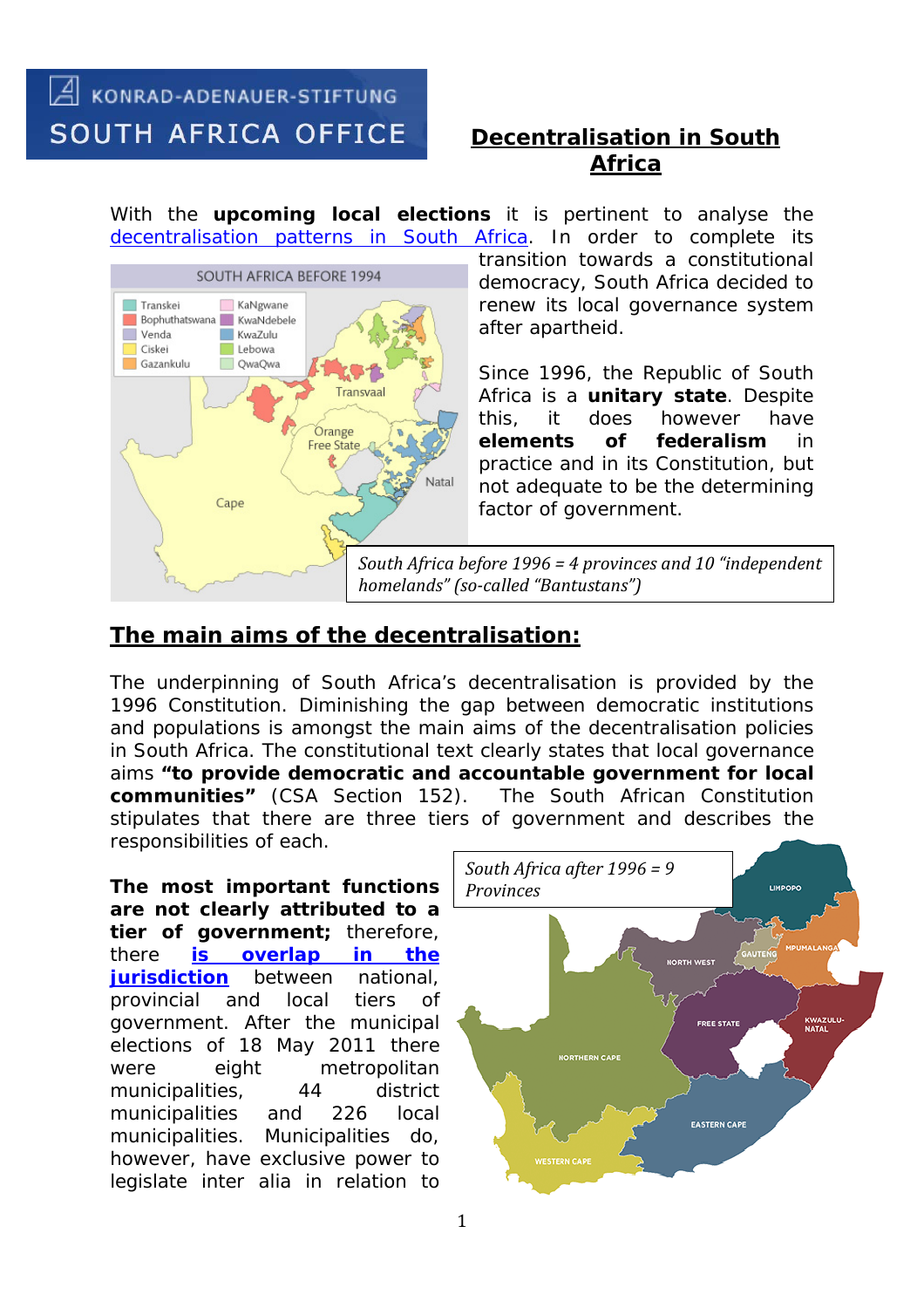minor matters such as beaches or certain types of licences. The critical importance of the Constitution for these tiers is that **central government cannot simply abolish any of them**, nor can it unilaterally change the nature of a particular province or municipality. Actions such as the conversion of elected provinces to appointed ones, as happened in 1986 are therefore no longer possible. **At least they would require a constitutional amendment,** and this in turn would be subject to review by the Constitutional Court.

The position of provinces is further entrenched by the provision that South African upper house of parliament, **the National Council of Provinces**, is **indirectly elected by the provincial legislatures**. The support of the majority of provinces is required for any legislation to be passed. Constitutional amendments require support from six provinces. The Constitution also prescribes that provincial and local government are entitled to an **"equitable share" of nationally raised revenue.** 

#### **The four tiers and their competences:**

The Constitution states that government is based on national, provincial and local level; these **spheres of government are distinctive, interdependent and interrelated** rather than being formally independent states like the German *Länder*. In short, the current intergovernmental system functions with four tiers, except in the metropolitan areas where there are only three:

- 1. The **central government** has the overall responsibility for policy fields such as [security](http://www.gov.za/documents/constitution-republic-south-africa-1996-chapter-11-security-services#198) affairs (including defence and police) and national economic policy as well as for overall direction of the social service departments.
- 2. The **nine provincial governments** administer the major social services such as education, health, transfer payments (e.g. social pensions and child care grants). There is a provincial executive led by a Premier and a legislative assembly for each province.